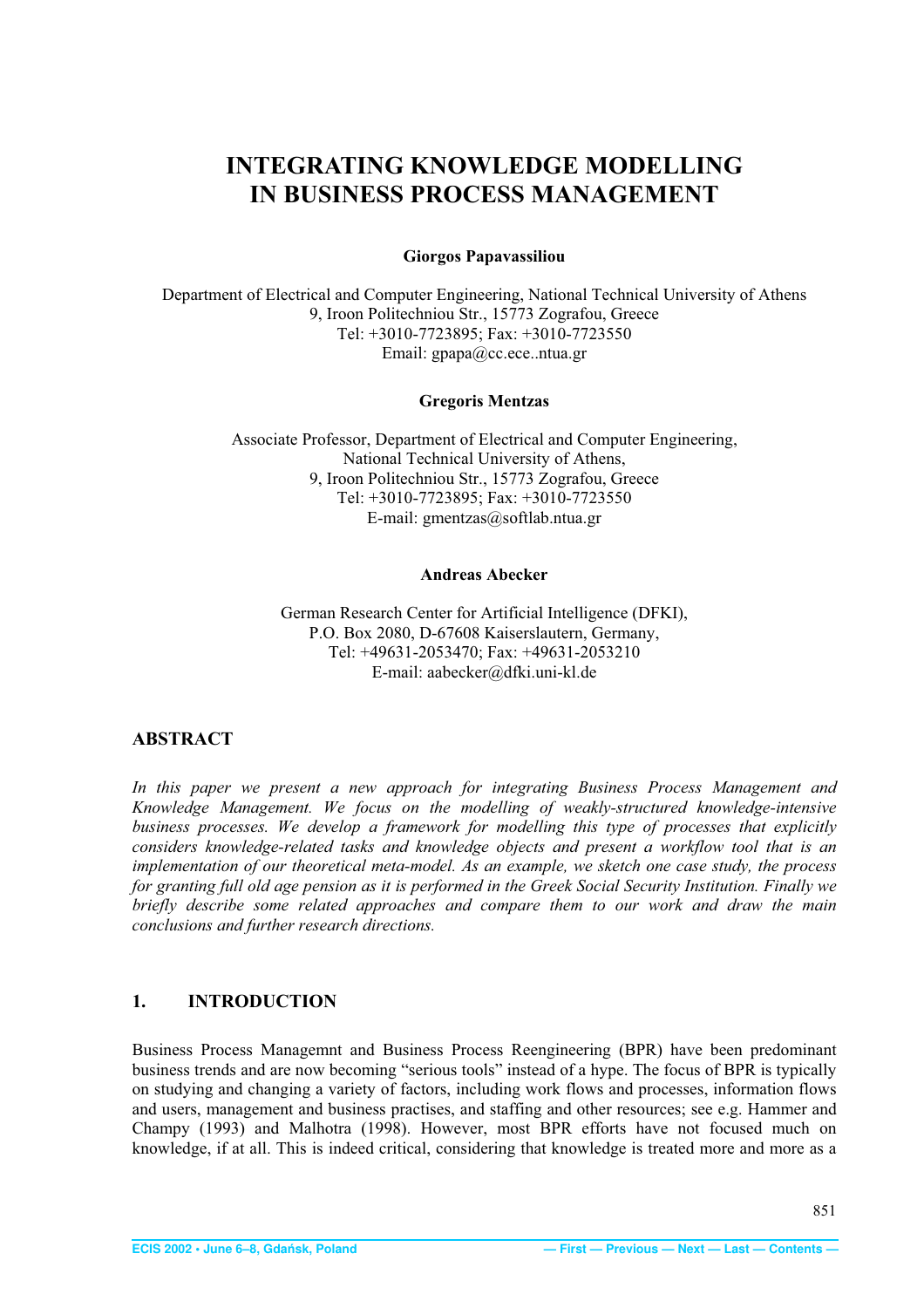<span id="page-1-0"></span>principal success factor – or the major driving force behind business success. Moreover, although business process modelling tools and/or workflow management systems support in an adequate manner the modelling and enactment of business processes, they lack any support for knowledgerelated activities.

On the front of Knowledge Management efforts, an emphasis is given to the strategic applications of knowledge-related initiatives and a focus on creating the right culture and organisational structure that facilitates knowledge sharing and enables knowledge leveraging; see e.g. Davenport and Prusak (1998). The approaches that focus on knowledge management within the business process level are limited; see e.g. Wiig (1995) who claims that "knowledge-related perspectives need to be part of BPR".

From the above, it becomes clear that an approach that explicitly integrates knowledge management activities into the business process environment is missing.

The present paper attempts to fill this gap by proposing a new framework and a workflow meta-model that treats in an explicit manner knowledge management tasks and knowledge objects, thereby integrating consistently knowledge within business processes. Since the current trend is on supporting business processes that are not rigid, but are flexible and goal-oriented we focus on what we call "weakly-structured" business processes, that are typical of knowledge-intensive companies; see Numi (1998). In addition we develop a business process modelling tool, that extends the formalisms used in most existing business process modelling tools [see Yu and Wright (1997) for a related review], and supports in an integrated manner the modelling of weakly-structured processes and domain knowledge structures. We explicitly model with this tool the weak workflow aspects by allowing underspecified modelling (i.e. rough structure of tasks in the form of a hierarchically ordered set of black-boxes) and late modelling (i.e. complete the specification of a task (maybe a black-box) with more information during run-time).

Finally, we present the application of our approach and the implementation of the modelling tool to a knowledge-intensive business process of the largest Greek Social Security organisation. We have selected the process of granting full old age pension to insured people, which is, to some extend, a straightforward and well-defined business process. Nevertheless it contains critical knowledge and document intensive steps for finding a decision; see Wenger (1998) for similar forms-based knowledge intensive processes. In the case we examine, the steps of the process are often done under uncertainty, they are influenced by many legal regulations, and they are vital for the correct result of the process.

The paper is structured in the following manner. The next section outlines the main elements of our framework, while Section 3 presents in detail our workflow meta-model and the associated process modelling perspectives. Section 4 describes the application of our approach to the social security business process, while section 5 examines some related approaches and compares them to our work. Finally, the last section outlines the conclusions and discuses some directions for further research.

# **2. MODELLING KNOWLEDGE IN BUSINESS PROCESSES**

An analysis of knowledge work shows that knowledge-intensive processes tend to be characterized by dynamic changes of goals, information environment, constraints, and highly individual and ad-hoc communication and collaboration patterns; see e.g. Davenport et al (1996). Moreover, knowledge generation and application plays an important role. Conventional workflow approaches providing a strong structuring mechanism for specification of workflow control are not suited to deal with the adhoc effects, frequent exceptions, and common changes in knowledge-intensive work activities; see also Allen (2001) and Macintosh (1999).

There are several reasons for this:

• The knowledge needed for executing the process is not explicitly described in the workflow model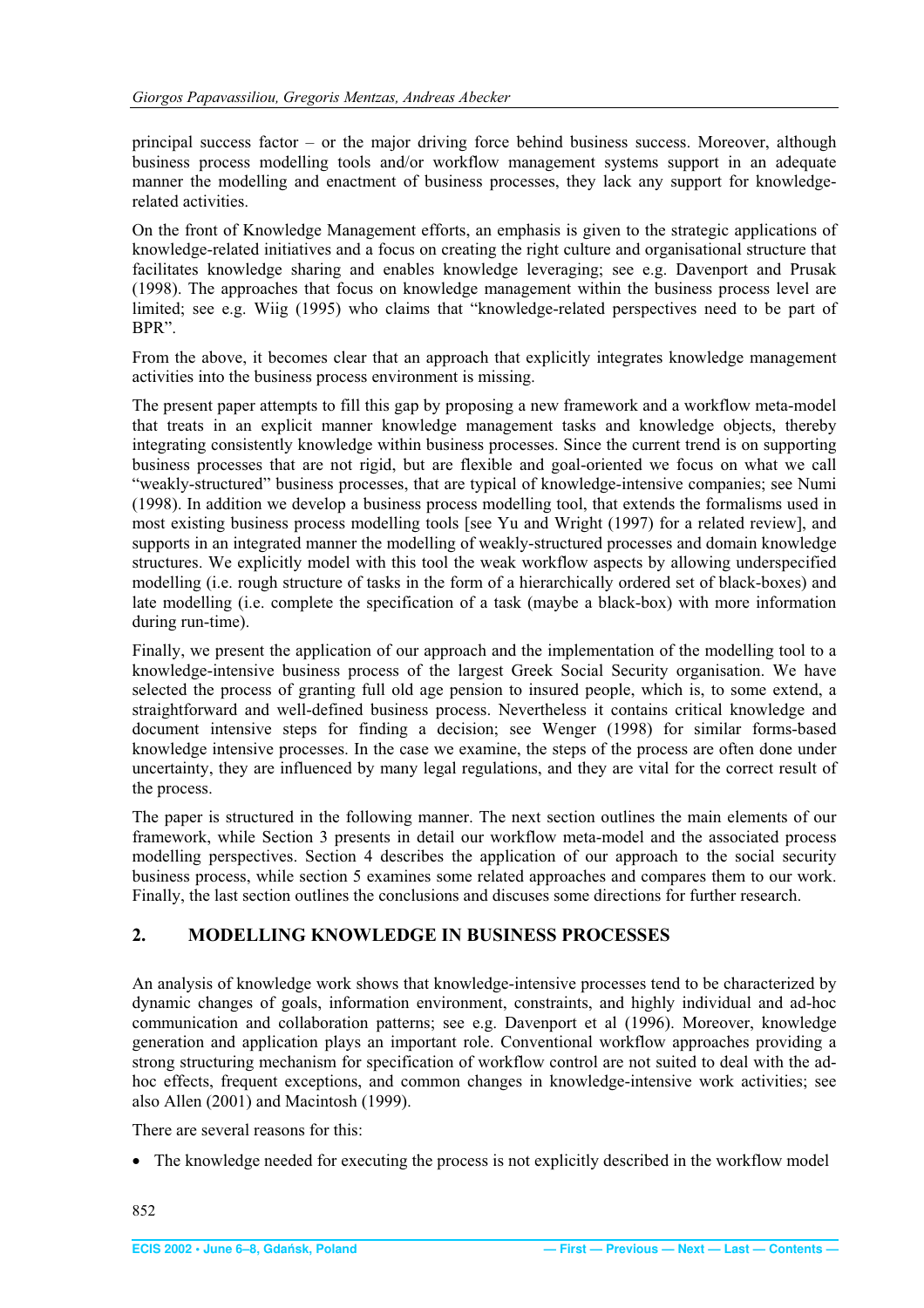<span id="page-2-0"></span>• Current workflow approaches are not flexible enough to adapt on the fly to changing processes.

In our approach for business process-oriented knowledge management we provide a conceptual framework for modelling knowledge in business processes by focusing on business processes that exhibit two critical characteristics: they are knowledge-intensive and weakly-structured.

These two characteristics of business processes can be described as follows:

- Knowledge-intensive: The processes considered are often complex in general, with many, but conceptually simple, (usually) document-centred activities; at the heart of these processes are few central decision steps which require personal judgment based on experience, a comprehensive knowledge about the given as well as about older, similar cases, access to much specific information in files and forms, manifold legal regulations and standard operating procedures, etc.
- Weakly-structured: The processes under consideration normally consist of many steps performed by many people in different roles, often several departments are involved, sometimes at different locations, etc. Though legal regulations prescribe the departments and/or roles to be involved, the specific sequence of processing steps may vary for specific instances due to particular eventualities, exceptions, or complications. Even if the business process is determined completely, complex, not formally modelled decision processes may be embedded in black boxes, or the process may change during its enactment

Such business processes, have to be analysed from a knowledge management perspective and knowledge management activities should be seamlessly integrated with them. In this paper we use four core tasks of knowledge management which have been identified as essential and important: knowledge generation; knowledge storage; knowledge distribution; and knowledge application.

We follow Mentzas et al (2000) in the treatment of knowledge assets and knowledge objects. We consider that knowledge assets may either tacit or explicit and can be: human, such as a person or a network of people; structural, such as a business process; and market, such a brand name of a product.

In order to explicitly treat knowledge assets some form of knowledge representation as a means of packaging and transferring knowledge has to be used. We define 'knowledge objects' as the means of representing knowledge; then the following statement outlines the relation between knowledge assets and knowledge objects: "A knowledge asset creates, stores and / or disseminates knowledge objects". Some examples: a person is a knowledge asset that may create knowledge objects such as new ideas, learnings, proposals, papers, etc; a community of practice is a knowledge asset that may create knowledge objects such as new ideas, best practices etc; a business process is a knowledge asset that may create and/or store and disseminate knowledge objects such as best practices, company standards, R&D material, etc.

A knowledge object represents the explicit knowledge required in a specific business process. Knowledge objects facilitate and leverage knowledge creation and sharing activities by providing to humans the information they need. Hence a knowledge object has the following characteristics:

- $\bullet$  A knowledge object is created and maintained by a knowledge management task (e.g. generate, store, distribute, apply knowledge).
- A knowledge object is used to search, organise and disseminate knowledge content.
- A knowledge object acts as a catalyst, enabling the fusion of knowledge flows between people, with knowledge content discovery and retrieval, through technology.
- A knowledge object facilitates the knowledge transfer from person to person, or from information to person.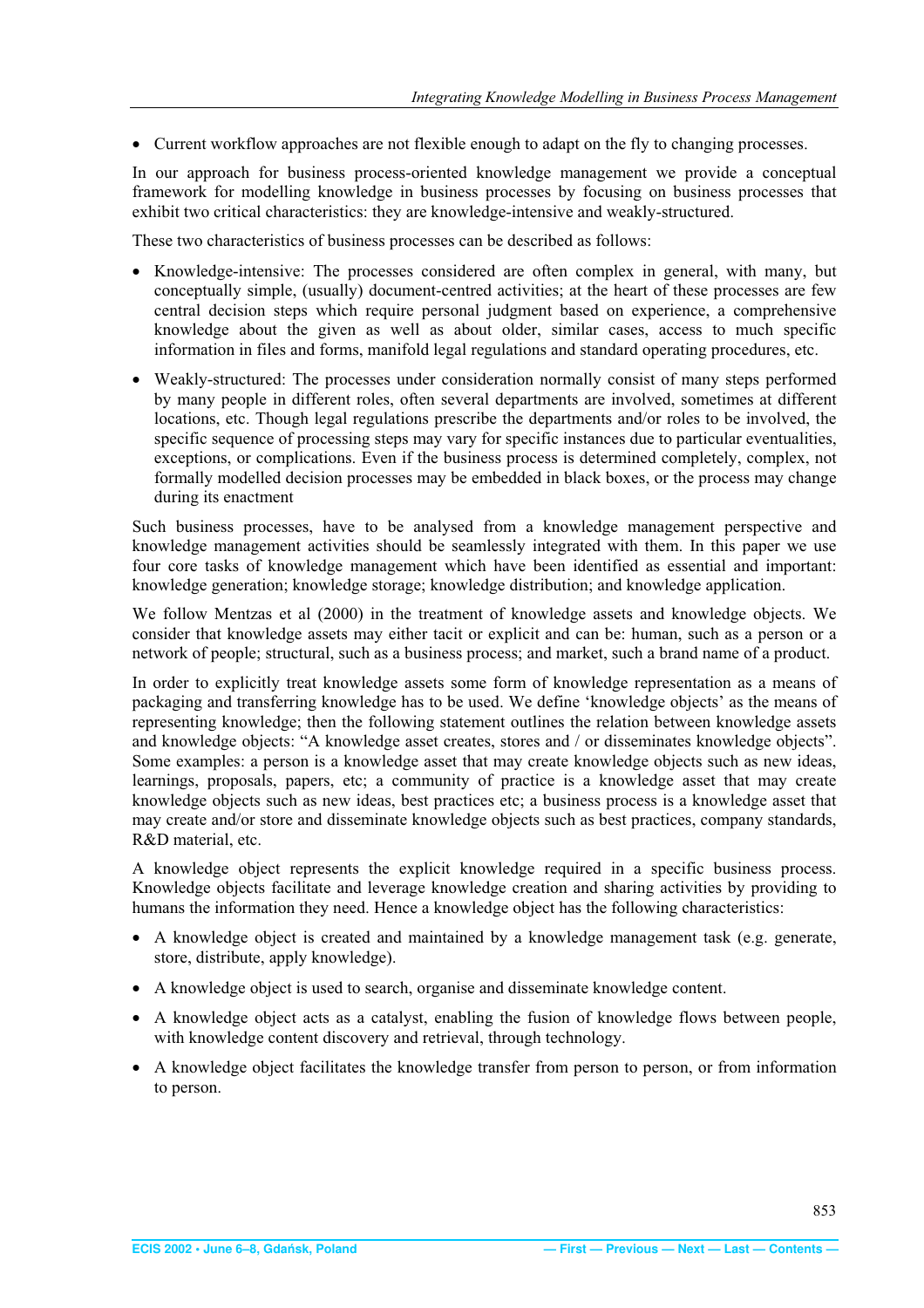# <span id="page-3-0"></span>**3. INTEGRATING KNOWLEDGE TASKS AND KNOWLEDGE OBJECTS IN BUSINESS PROCESSES**

In order to model knowledge-related tasks and knowledge objects within weakly-structured business processes on a conceptual level, we construct a workflow meta-model that emphasises the coherence between them. The proposed meta-model is depicted in Figure 1.

A knowledge-intensive business process is defined in a workflow model. The workflow model consists of tasks and their interdependencies. Each of these tasks can be decomposed into (sub)tasks, which in turn can represent a whole workflow.



**Figure 1: Workflow meta-model using UML notation** 

We distinguish two types of tasks in the workflow model:

- Normal tasks (from now on they will be called Tasks), which describe the structured work in a business process and
- Knowledge Management tasks (they will be called KM Tasks), which describe work associated with the generation, storage, application and distribution of knowledge in the business process.

Both Tasks and KM Tasks of the workflow model are assigned to Roles during modelling. Each of these roles has a set of permissions associated regarding the usage of the organisation's resources (tools, applications, etc.).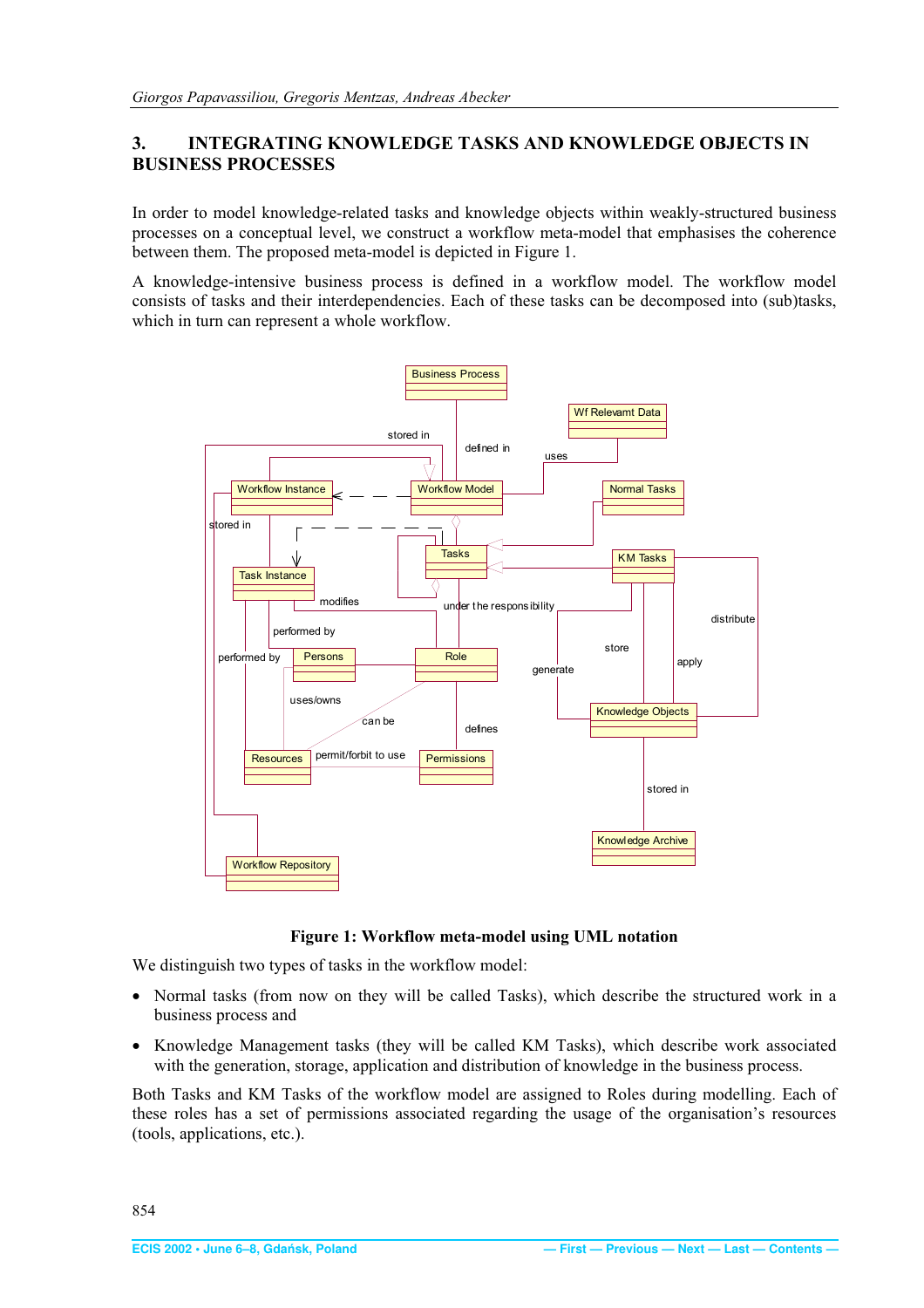<span id="page-4-0"></span>A detailed planning of the work to be done in knowledge-intensive business processes is quite difficult to be achieved in advance. To deal with this observation, in our approach under-specified modelling is allowed. The workflow model can include tasks not completely specified in form of a hierarchically ordered set of black boxes. The specification of such tasks can be completed during run-time with more detailed information.

During enactment time, the workflow model is instantiated. The workflow instance consists of the instances of the Tasks and KM Tasks. A Task Instance is a copy of the task model plus a reference to it and is under the responsibility of an organisational entity. The actual performer of a task can either be human (employees) or software and they are matched to the roles of the model so that the appropriate actor is selected to perform a specific task.

Modelling modifications can be made to a running Task-instance. Any possible modifications influences only new Task-instances, but since the changes of the model are getting logged to the workflow audit repository they can be proposed to running instances.

The proposed workflow model is an extension of the reference workflow model proposed by the Workflow Management Coalition. Like the reference workflow model it captures the fundamental elements of the workflow paradigm and their relationships:

- What tasks are performed in the workflow process (task specification perspective)
- Who performs the specified task (organisational perspective)
- $\bullet$  In which order these tasks are executed (process logic perspective)
- What data are consumed, produced or exchanged between tasks (data perspective)

We extended this model in order to include Knowledge Management tasks that support knowledgeintensive business processes. Therefore, we use another perspective, the knowledge perspective, which captures the tasks in the process that are associated with the generation, storage, application and distribution of knowledge. These persepctives are more detailed described in the following subsections.

## **3.1 Task specification perspective**

The task specification perspective deals with the static dimension of workflow modelling, i.e. the specification of the tasks forming the business process. In this perspective the workflow tasks and their decomposition within a workflow model are provided. Each task in the workflow model can be characterised either as a normal task or a KM task related with the creation, storage, application or distribution of knowledge. A workflow task can consist of several (sub)tasks. The (sub)tasks of a workflow model are one level of decomposition. Each (sub)task in turn can be further decomposed. This recursively can result into an arbitrary deep decomposition hierarchy.

## **3.2 Organisational perspective**

The content of the organisational perspective is twofold. First, it provides specification constructs for the definition of an organisation structure. Using this capability, users can be registered and described in more detail by user attributes. Furthermore, relationships between users like a supervisor relationship can be specified. Second, the organization perspective deals with the assignment of users to workflows at runtime. Assigning specific persons or resources to a workflow task denotes that this task should be performed by these actors.

Although feasible in principle, this solution is pretty inflexible. When one workflow performer changes their status, all assignments to workflow tasks have to be reviewed to check whether they are still valid or not. For example, after an employee has left the company, all assignments that directly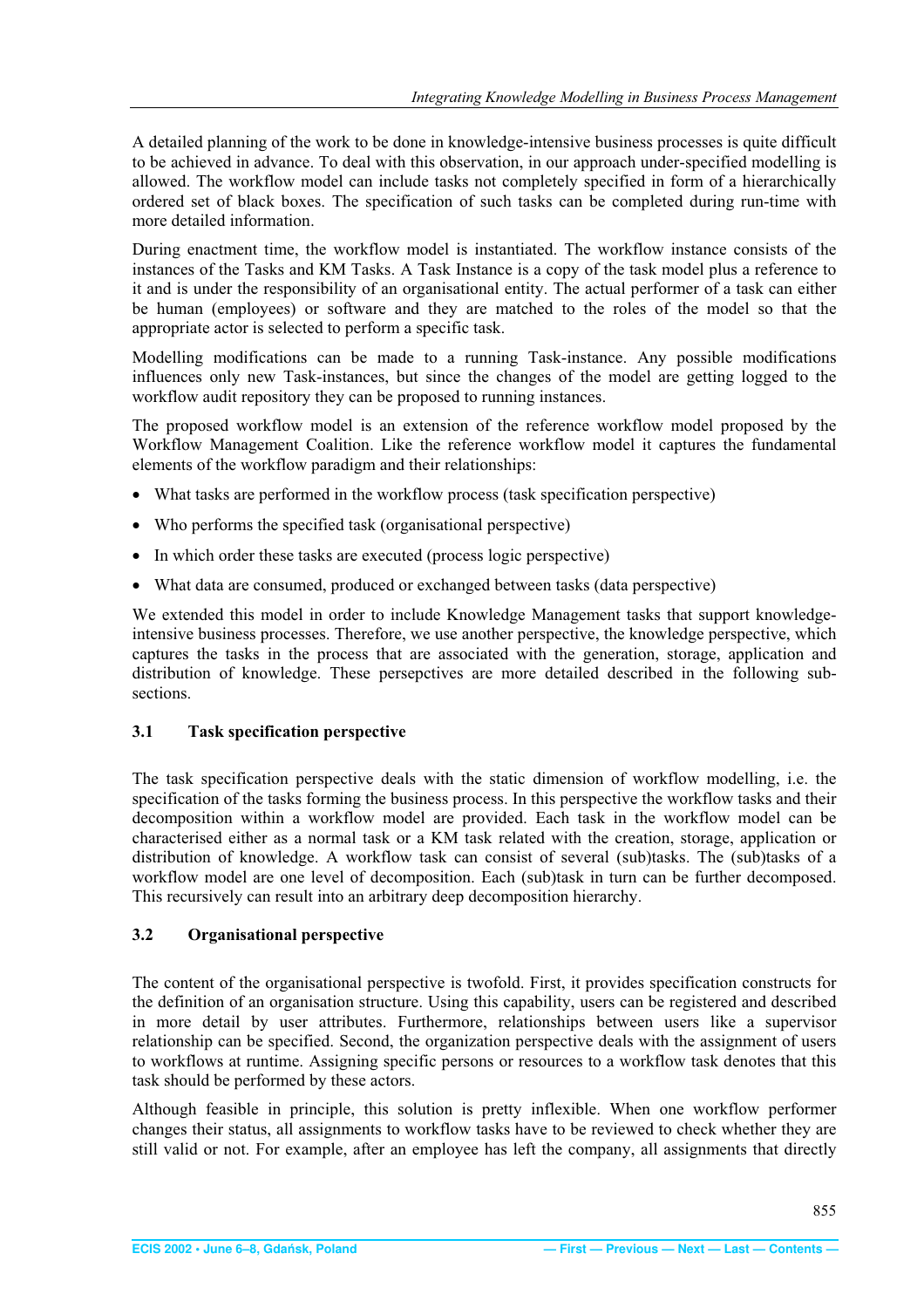<span id="page-5-0"></span>reference that person have to be updated. Checking assignments for validity is a very time-consuming task and also might cause severe integrity violations. To overcome the drawbacks stemming from the static assignments of workflow performers, the concept of Role is introduced in our model as proposed by the Workflow Management Coalition; see WfMC (1995). Role definitions are attached to workflow tasks expressing that these tasks can be executed by persons, or software agents that are able to play the specific roles. This kind of assignment is flexible enough since it is resistant to changes in the organisation.

In our approach, the organisational structure is modelled in terms of organisational units, positions, persons that fill these positions and resources, as well as relationships between these elements. This typical organisational model is extended with the use of the role that is used to refer to the performer of the real task.

## **3.3 Data perspective**

This perspective focuses on what data objects are used within the workflow models. Every task requires a data object as an input and produces a data object as an output. A Knowledge object can be seen as a Data object with more attributes necessary for its manipulation by KM Tasks.

#### **3.4 Process logic perspective**

The process logic perspective is the heart of the workflow model. It ties together the first three perspectives describing the control and data flow between the workflow tasks.

In this perspective, active nodes (tasks) and passive nodes (events) are linked to form an Event-driven Process Chain (EPC). EPCs are extended by links to other relevant entities contributed by the other perspectives. In this way, tasks can be connected to input and output data that are located in the data perspective to model the data flow between different tasks.

In our approach, we model the control flow of the business process in the EPC model using sequences, splitters and joiners and more complex branching (loops). With the sequence flow element, it is possible to link two activities sequentially. More interesting are the split-join constructions that allow a workflow path to split into multiple parallel branches. It can be specified that such parallel branches all have to be executed at the same time (and-split), that only one (xor-split) or some (or-split) of these branches have to be executed. The loop flow element allows one or more tasks to be repeated until a condition is met.

#### **3.5 Knowledge perspective**

A knowledge perspective is essential in order to stress the link between business processes and knowledge management. Like the process logic perspective, it ties together the task specification, the organisational and the data perspective: KM Tasks performed by persons or software agents handling knowledge objects. However, the knowledge perspective can be seen as a sub-set of process logic since KM Tasks are part of the whole business process.

The knowledge perspective essentially describes the content of knowledge objects by reference to (ontological) concepts. Different concepts are connected by links (which may bear additional attributes related to their respective semantics) and are grouped into views.

# **4. AN APPLICATION EXAMPLE**

Below we present an application of our approach in a specific weakly-structured knowledge-intensive business process. In order to demonstrate the practicality of our approach we have developed a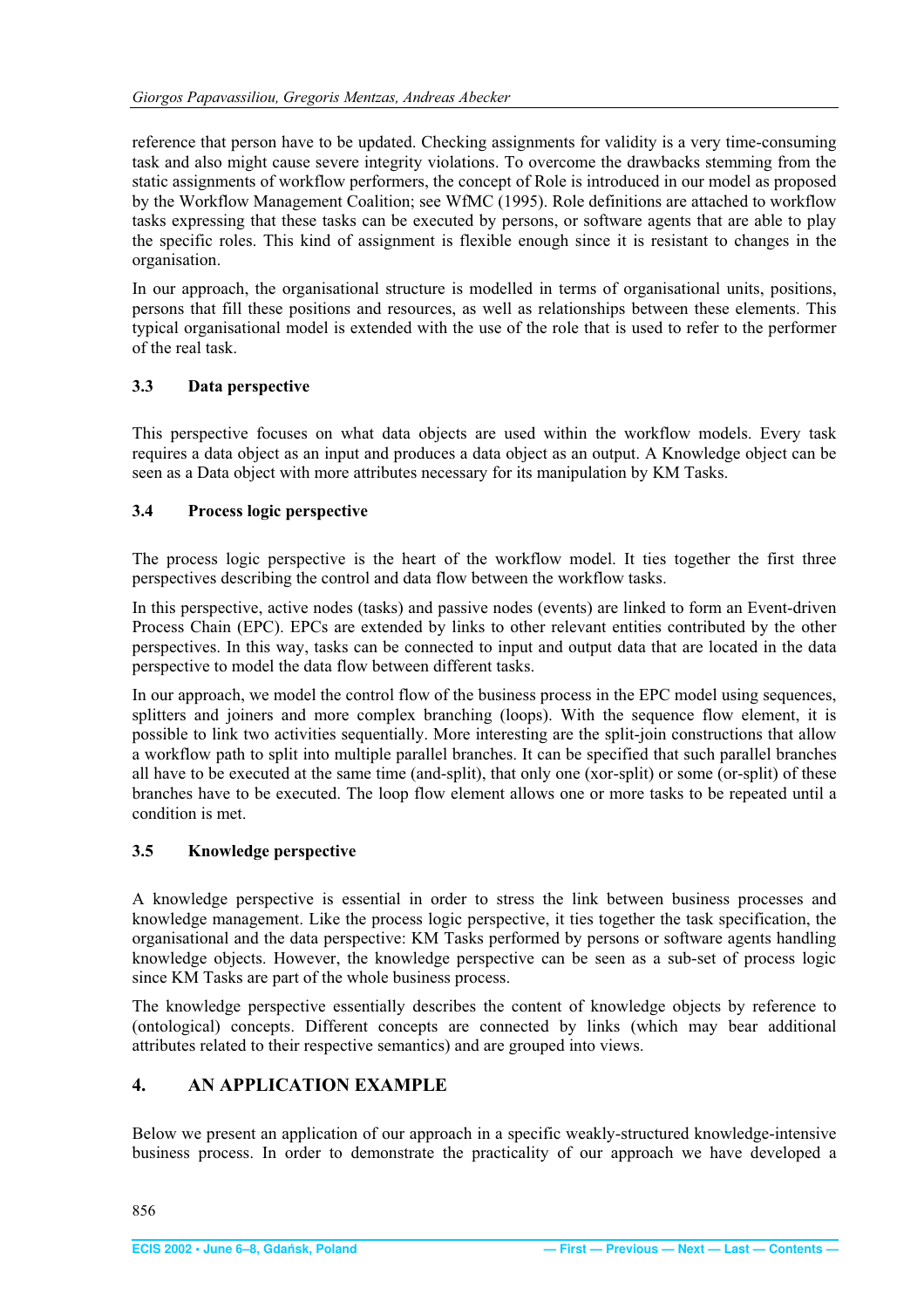<span id="page-6-0"></span>modelling tool that incorporates the theoretical aspects of our framework. We developed the tool as an integration of the commercial tool MS Visio 2000 $\otimes$  and CognoVision $\otimes$ . CognoVision $\otimes$  is a document-based knowledge archive that creates a logical encapsulation of information objects (documents, web pages, etc), manages meta-data and the attributes of these information objects and allows for structured views and intelligent semantic links among the information objects. In our development, Visio symbols become objects in CognoVision and all the necessary information for the enactment of the workflow model are stored in the form of object attributes and links between them.

In the following, we describe how our approach and the associated tool have been used in the specific case. We tested our approach in an organisation from the social security sector: the Greek Social Security Institute (IKA), which is the largest insurance institution in Greece. Having as its primary purpose the protection of the insured persons, IKA offers an extensive range of services to them, like insurance, benefits, pensions and interstate social security. Currently, IKA provides health care to 5.500.000 insured persons including the members of their family and pays out pensions to 1.000.000 pensioners approximately. The Institute's income is derived from contributions of both workers and employers and from governmental funding.

## **4.1 Description of the business process**

The business process that was examined and modelled with our tool is the granting of full old age pension. The significance of the pension process lies in the large number of beneficiaries that currently amounts to 1.000.000 persons and increase at an annual rate of 10%. In addition, the pension granting process requires a deep knowledge of the relevant legislation; first for making the decision whether the insured person is entitled to receive a pension; and second for calculating the amount of pension.

It is quite common that for one specific case more that one legal regulation may be relevant, and it is a matter of knowledge and experience to identify all these regulations and then choose the most appropriate one. If it is the case that the insured member can establish a pension right under more than one regulation, the different pension amounts are calculated and the highest one is chosen. In addition, the pension granting process -as part of a normal administrative workflow - contains some central, knowledge and document intensive steps for coming to a decision whether the insured person is entitled to receive a pension or not and to calculate the correct amount of the pension. These steps must be legally checkable, they are often done with uncertainty, based on the experience of the relevant regulations the employees have and they are vital for the correct result of the process.

The process begins with the submission of the application form by the insured person and the collection of all the supplementary documentation, which constitutes the retirement folder. The retirement folder is submitted by the insured person to any of IKA's branches and then it is forwarded to the one being responsible for acting upon it. The pension folder is being checked at the department of pensions or the department of payments. The insured person is entitled to pension when he/she fulfils the prerequisite conditions (e.g., minimum number of working days and age) for the specific type of pension and category to which he/she belongs. The decision regarding the entitlement to a pension is made on the basis of the employment and personal data of the insured person. This decision is based also on the current legal regulations, which are differentiated according to the pension type, the category of the insured person and other factors. Having established that the minimum prerequisite conditions are met, a decision of approval is issued, which mentions all the information related to the granting and the calculation of the pension. If the insured person is not entitled to a pension, a decision of rejection is issued.

#### **4.2 Task specification**

The first thing to do when developing the workflow model for the selected business process is to define which tasks are involved in the business process and decompose them into subtasks. Starting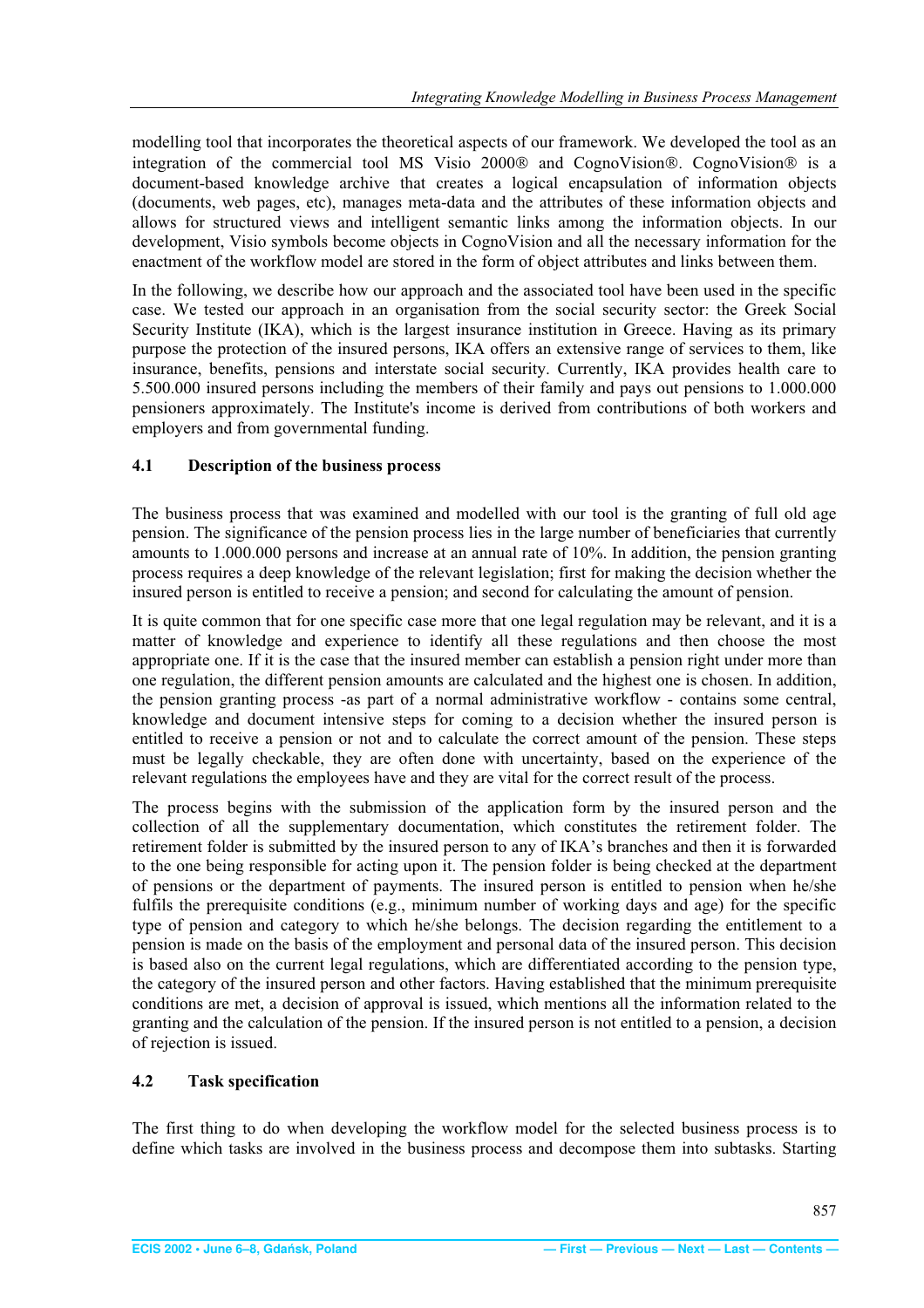<span id="page-7-0"></span>from some generic tasks that roughly describe the business process, the workflow developer defines the decomposition into more detailed subtasks which in turn can represent a whole workflow. This decomposition continuous until the desired level of details is obtained. Thus, a tree containing tasks and subtasks is formed. The links between tasks and subtasks depict no temporal logic, just the task decomposition. In this tree, both normal and KM tasks are depicted.

#### **4.3 Process logic**

Having specified the tasks involved in the business process as well as their decomposition into more detailed subtasks, the next thing to do is to connect these tasks using control flow elements (sequence, and, or, xor, etc) forming the process chain. The input or output of each task -in the form of data or knowledge objects- is linked to the task along with the workflow participant that is in charge of performing the specific task. In Figure 2 we show the process chain for the "Granting of full old age pension" business process.



**Figure 2. Process logic for the business process of IKA** 

# **5. RELATED WORK**

Our work is an approach for integrating knowledge in business process management proposing a theoretical framework, a meta-model and an associated tool for modelling business processes enhanced with knowledge management activities.

To the best of our knowledge, in the area of Knowledge Management only few approaches have explicitly acknowledged the relation between knowledge management and business processes. And even fewer approaches have tried to develop a systematic method to integrate knowledge management activities into the business processes.

The CommonKADS methodology [see Schreiber et al (1999)] focuses on the development of knowledge systems as tools to support knowledge intensive tasks. Knowledge management itself is seen as a meta-level activity that acts on the knowledge object level. This meta-level activity consists of a cyclic exertion of three main activities: conceptualise (identify knowledge, analyse strengths/weaknesses), reflect (identify improvements, plan changes) and act (implement changes, monitor improvements). The knowledge object level is defined by three objects: (1) agents as persons or software that possess (2) knowledge assets and participate in (3) business processes. The knowledge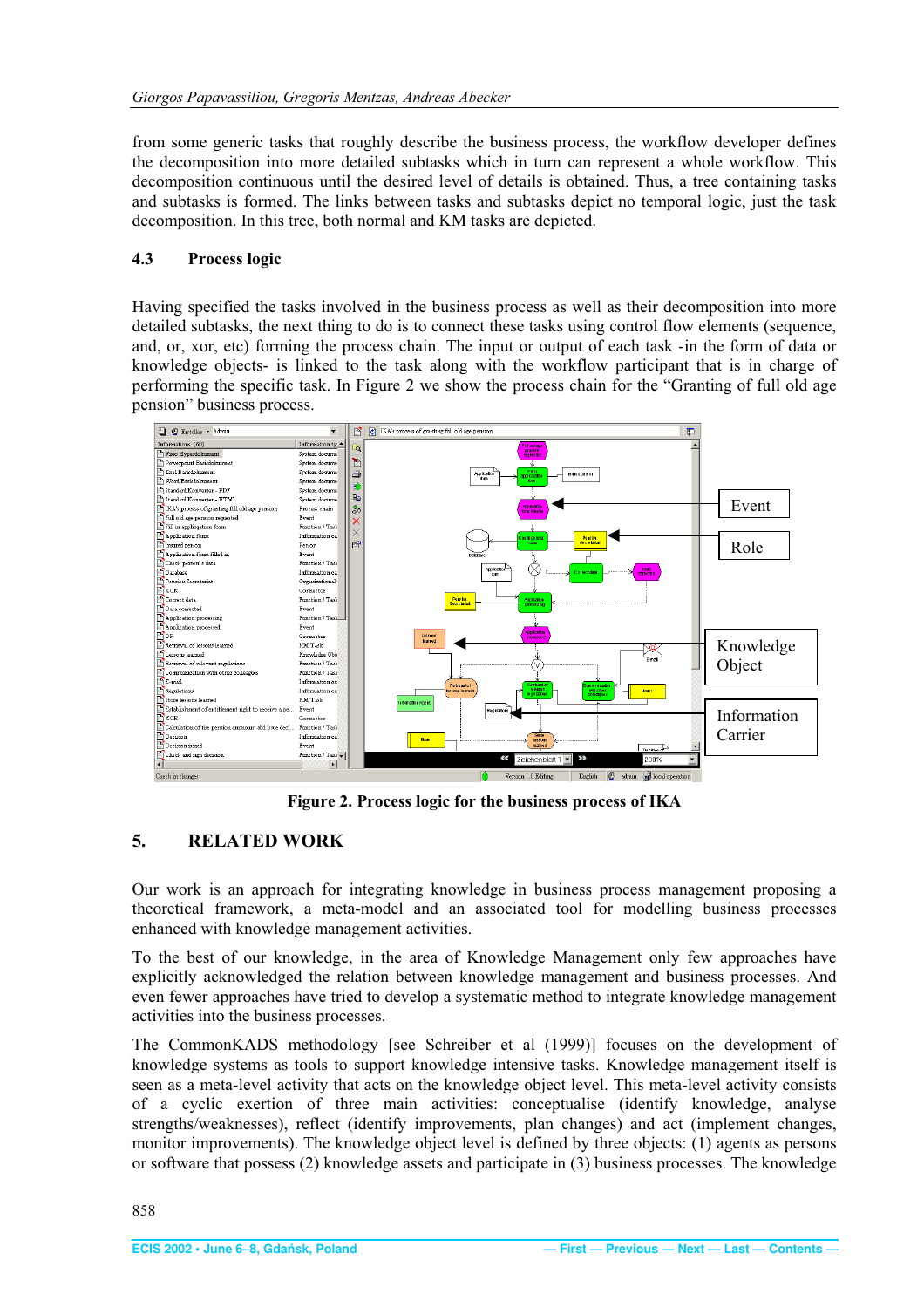<span id="page-8-0"></span>management cycle is presented with seven activities covering the complete life cycle of knowledge within the organization: Identify, plan, acquire and/or develop, distribute, foster the application, control and maintain, dispose. The emphasis is on the value and process view of knowledge management. However, the method could not show how to integrate these knowledge management activities within the business processes

The importance of the combination of business processes with knowledge management tasks is also underscored by the knowledge value chain approach proposed by Weggeman (1998). His knowledge value chain is a continuously repeated process which is composed of six knowledge management tasks on the operational level: identify the required knowledge, document the available knowledge, develop, share, apply and evaluate knowledge. These tasks are linked to the strategic level (Mission, Vision, Goals, Strategy) and the business process named primary process such as order handling, for instance. Nevertheless, his approach does not provide a well developed method of how to integrate the mentioned knowledge management activities into the primary process either.

The links between the design of business processes and knowledge management are also stressed by Heisig (2000). He presents an approach to analyse the business process from a knowledge management perspective and tries to integrate knowledge management activities into daily business. Starting from the selection of the business area and business process, every task –which is considered to be a knowledge processing task- is assessed through its function and contribution to the core activities of knowledge management (i.e. generate, store, distribute, apply knowledge) resulting in a knowledge activity profile which shows the level of support provided by the operational task towards the core process of knowledge management. The business process is improved by closing identified gaps and by sequencing the core task of knowledge management

The approach of Probst et al. (1998) specifies eight building blocks to manage knowledge: knowledge goals, knowledge identification, acquisition, development, sharing, utilization, retention and assessment. Knowledge is considered to be a resource used in the business process. The idea of building blocks for knowledge management has been proposed by Wiig (1995) with examples of building blocks for knowledge creation and dissemination. While Wiig (1995) emphasizes the connection of these building blocks with the redesign of business processes, the approach of Probst et.al. (1998) does not provide any suggestions of how to integrate the proposed building blocks into the business processes.

The model-based knowledge management approach proposed by Allweyer (1998) adds a new perspective to the modelling of existing business processes, especially of knowledge-intensive processes. Knowledge management activities are considered as an integral part of existing business processes. The four level architecture of business process management is adopted for knowledge management and the method is renamed knowledge process redesign. The approach aims to the description of required and used knowledge as well as generated and documented knowledge. Knowledge is understood as information in context with value for the owner of this information which allows him to act. The approach claims to support the structuring of knowledge into categories and the construction of a knowledge map to locate who knows what inside the organization. Easy-tounderstand pictograms are proposed to help users describe the use of documented and tacit knowledge within their business processes. The approach does not make explicit how to integrate the knowledge management activities into business processes and does not provide any criteria to analyse and improve the knowledge processing within the business process.

An approach of a model-based design of knowledge-oriented processes proposes a reference model for knowledge management; see Warnecke et al (1998). The reference model consists of an object model with system elements and activities, a process model and an implementation model. The two most important elements of the object model are (1) knowledge defined as a specialization of information or sub-class of the object class information and (2) knowledge sources separated in person-independent and person-bound sources. The definition of five basic knowledge management activities - identify, make explicit, distribute, apply and store - with two to four sub-activities implies no sequencing.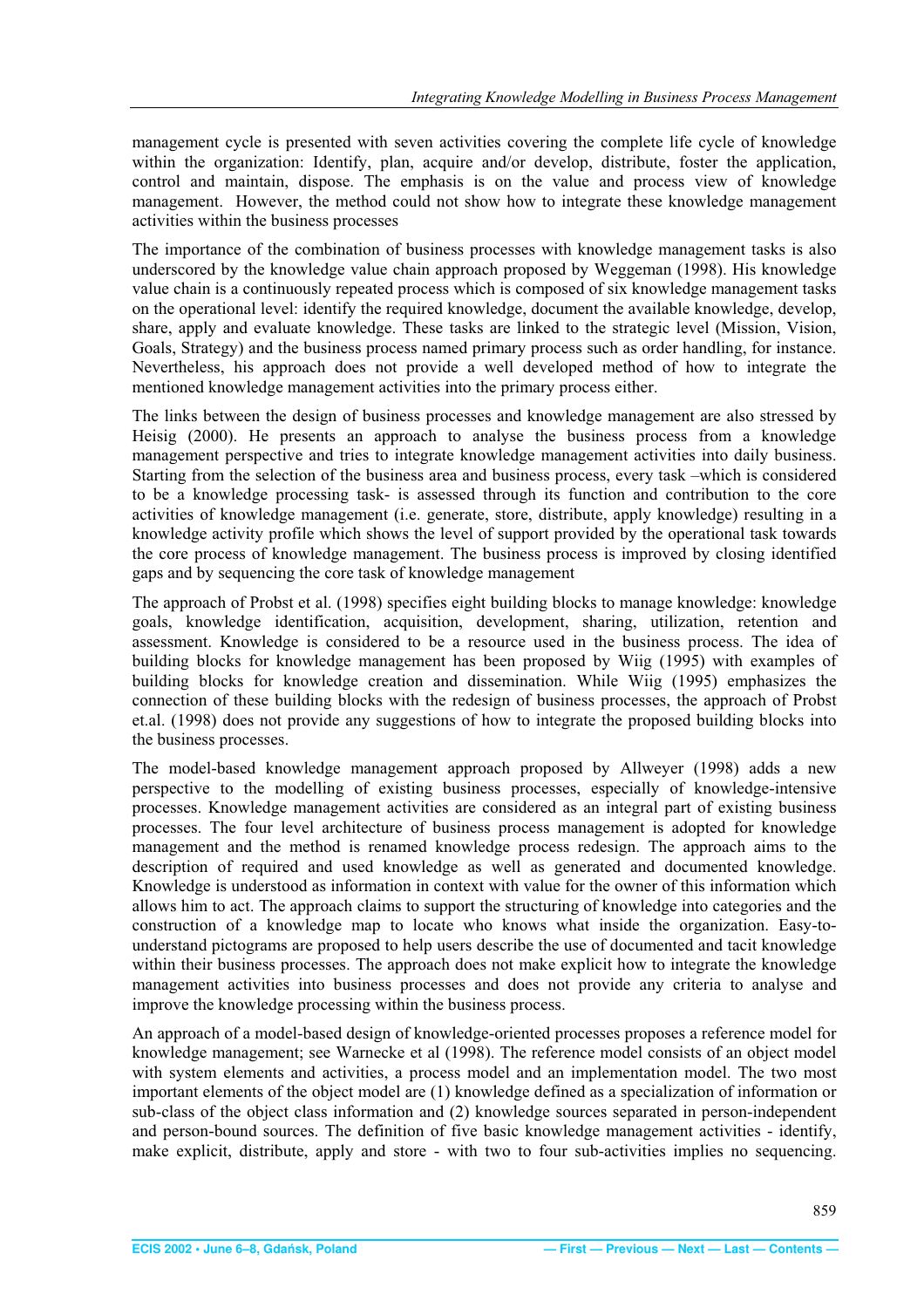<span id="page-9-0"></span>Nonetheless, experience shows that there is a certain sequence, starting with the identification and ending with the storage of relevant experience. The lack of emphasis on the importance of the sequencing of the basic knowledge management activities overlooks the fact that one important weakness in existing business processes is the lack of connectivity between these basic activities. A possible barrier for the application of the reference model is the translation of real world tasks into the specific notation of the model. This might lead to additional effort and misunderstandings between the modelling expert and the process owner. The redesign is carried out by contrasting the current process with the reference model. The relevant criteria for the design are not explicitly stated in this approach.

The idea of Business Process oriented Knowledge Management is also a main topic of the EU project PROMOTE (see Karagiannis et al (2000)) which has similar analysis goals and methods. Their method consists of five steps: Strategic Decisions - the Awareness phase, Knowledge Management Process (KMP) Analysis, KMP and Oranisation Memory (OM) Modelling, Specification and Implementation, Evaluation and Continuous Optimisation.A Knowledge Builder is developed allowing users to model KMPs describing the knowledge flow in the business process. Business Process models are used to define when to access the OM, and KMP processes are used to define how to access the OM. However, KM activities and BP tasks are not explicitly integrated in the modelling phase.

# **6. CONCLUSIONS AND FURTHER WORK**

The present paper describes a novel approach for integrating knowledge tasks and knowledge objects within business process models. This integration is achieved by explicitly incorporating knowledge tasks and knowledge objects into the business process model. The knowledge tasks deal with the creation, storage, distribution and application of knowledge required for achieving the goal of the business process. The paper also presented a workflow modelling tool that is enhanced with the perspectives of the modelling approach and supports the modelling of weakly-structured business processes by allowing underspecified modelling -with the use of black-boxes instead of fully specified tasks- and late modelling (i.e. append additional modelling of a task during run-time).

We believe that there are two main directions for further research work in this area. The first refers to the realisation of a workflow engine that adopts the perspectives of our modelling approach and facilitates the enactment of the business models. The second refers to the development of contextaware knowledge agents that will co-operate with the workflow engine and modelled information needs, in order to proactively offer relevant information from a process-oriented structured archive to the user in charge of a certain task.

## **ACKNOWLEDGMENT**

Part of this research work has been carried out in the context of the DECOR project, which is partly funded by the European Commission, IST Programme KA Action II (New Methods of Work and Electronic Commerce), under Grant IST-1999-13002.

## **REFERENCES**

- Allen, R. (2001). Workflow: An Introduction, in L. Fischer (ed) The Workflow Handbook 2001, published by the Workflow Management Coalition (WfMC)
- Allweyer, Th. (1998). Modellbasiertes Wissensmanagement. In: Information Management, 1, 37-45
- Davenport, T.H. and L. Prusak (1998). *Working Knowledge*. Harvard Business School Press.
- Davenport, Th., S.L. Jarvenpaa, and M.C. Beers (1996). Improving Knowledge Work Processes, Sloan Management Review, 37(4), Summer.